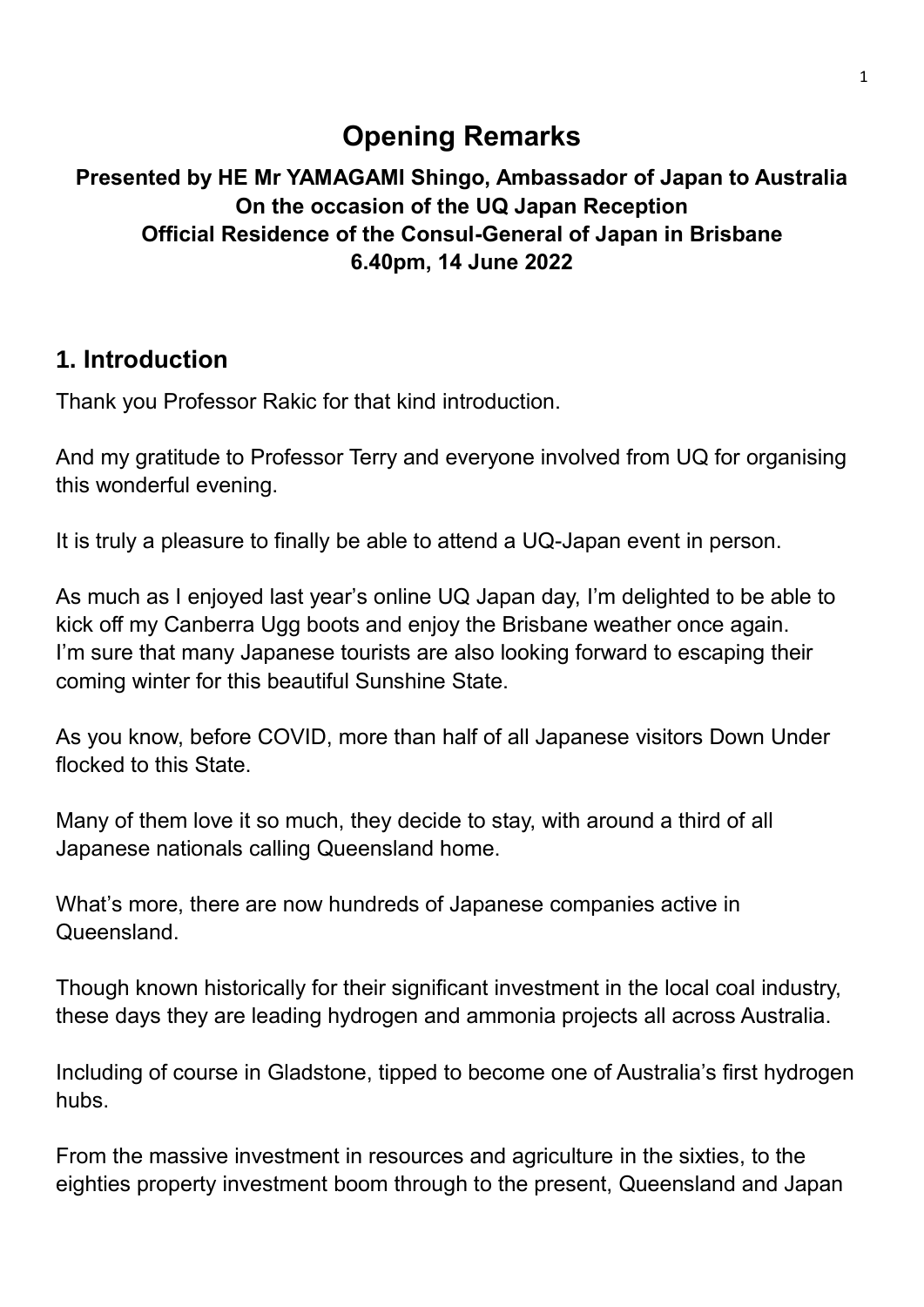have grown together.

And Japan continues to be Queensland's second largest trading partner and export market.

All of this is a fantastic backdrop for further Japan-Queensland education and cultural exchange.

### **2. Japan-Queensland Education Exchange**

As representatives of the Queensland education, industry and government sector, all of you should be proud of the deep education and cultural exchange already built up with Japan.

Australia has the highest number of Japanese learners per capita in the world, and thirty per cent live in this very state.

Queensland has a thriving Japanese-speaking community, with members of AJS, QJCCI, JETAA and other Japan-related groups working across a broad range of sectors, utilising their Japanese skills behind the scenes to help improve the relationship.

Robust educational partnerships between Queensland and Japanese universities have allowed students from both countries to learn valuable transferable skills and expand their understanding of the world.

And through academic collaboration, Australia and Japan have combined our strengths to contribute to cutting-edge discoveries in a range of scientific fields.

A UQ team led by Professor Yamauchi Yusuke is working alongside Waseda University and the National Institute for Materials Science on ground-breaking chemical engineering and nanotechnology research with potential applications for climate change and energy stability.

Japanese industry has also partnered with UQ in fields such as mining and electronic engineering, opening up new opportunities for post-graduate research, and providing students with industry-specific training and skills.

Before 2020, in alternating years, UQ sent a mission of engineering students led by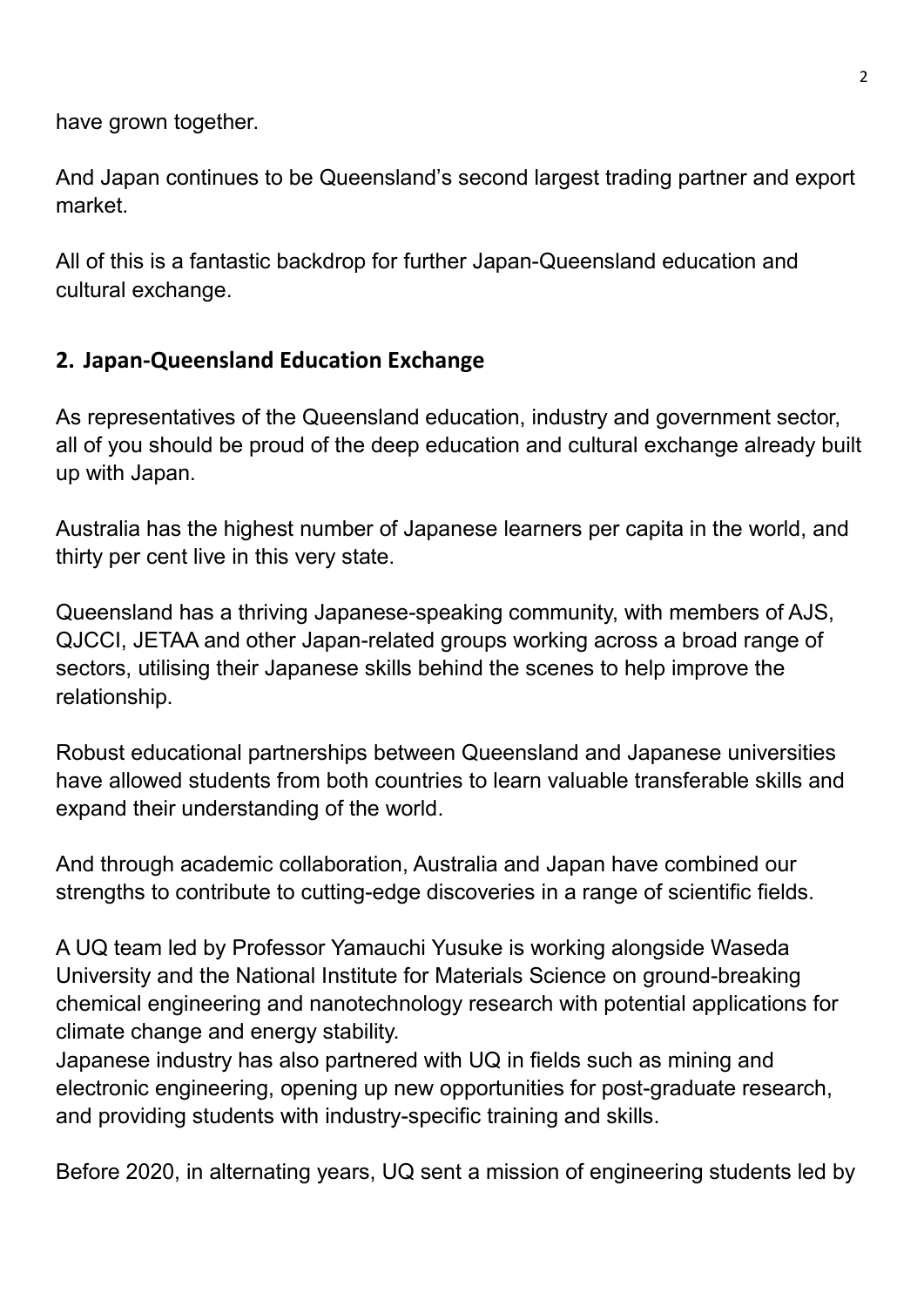Professor Nogita Kazuhiro to Kyushu University to observe Japanese industry and technology firsthand, while UQ welcomed Japanese teaching and research academics from Kyushu University.

I look forward to seeing exchange programs resume, and expanded academic collaboration as travel restrictions ease further.

# **3. Future Opportunities for Cooperation**

Looking ahead, I know that, for example, many top tier Japanese universities are considering establishing joint degrees with overseas counterparts. Just between you and me, having experienced study at an Ivy League grad school firsthand, I'm sure that many Aussies will agree that they're 'inordinately evaluated'.

I'm hopeful therefore that Japanese universities and students will look to their Indo-Pacific neighbour, Australia.

Imagine a future in which university students from Tokyo could also earn a degree in Brisbane and vice versa.

Considering the strength of our cultural ties, I'm sure they would feel very at home.

I've said it before, and I'll say it again; the nickname 'BrisTokyo' seems to fit this city better than 'BrisVegas'.

I understand the University of Queensland has a 2032 strategy to see at least half of all students participate in global study experiences, internships and other enriching programs.

I too am eager to see more research collaboration between our nations in time for the Brisbane Olympics.

They say that hindsight is 2020, and looking back, I can say the Tokyo Games were a huge success because of the cooperation from countries all around the world including, of course, Australia.

Not only did the Tokyo Olympics overcome immense logistical challenges posed by a global pandemic, they also demonstrated Japanese technical innovation with the